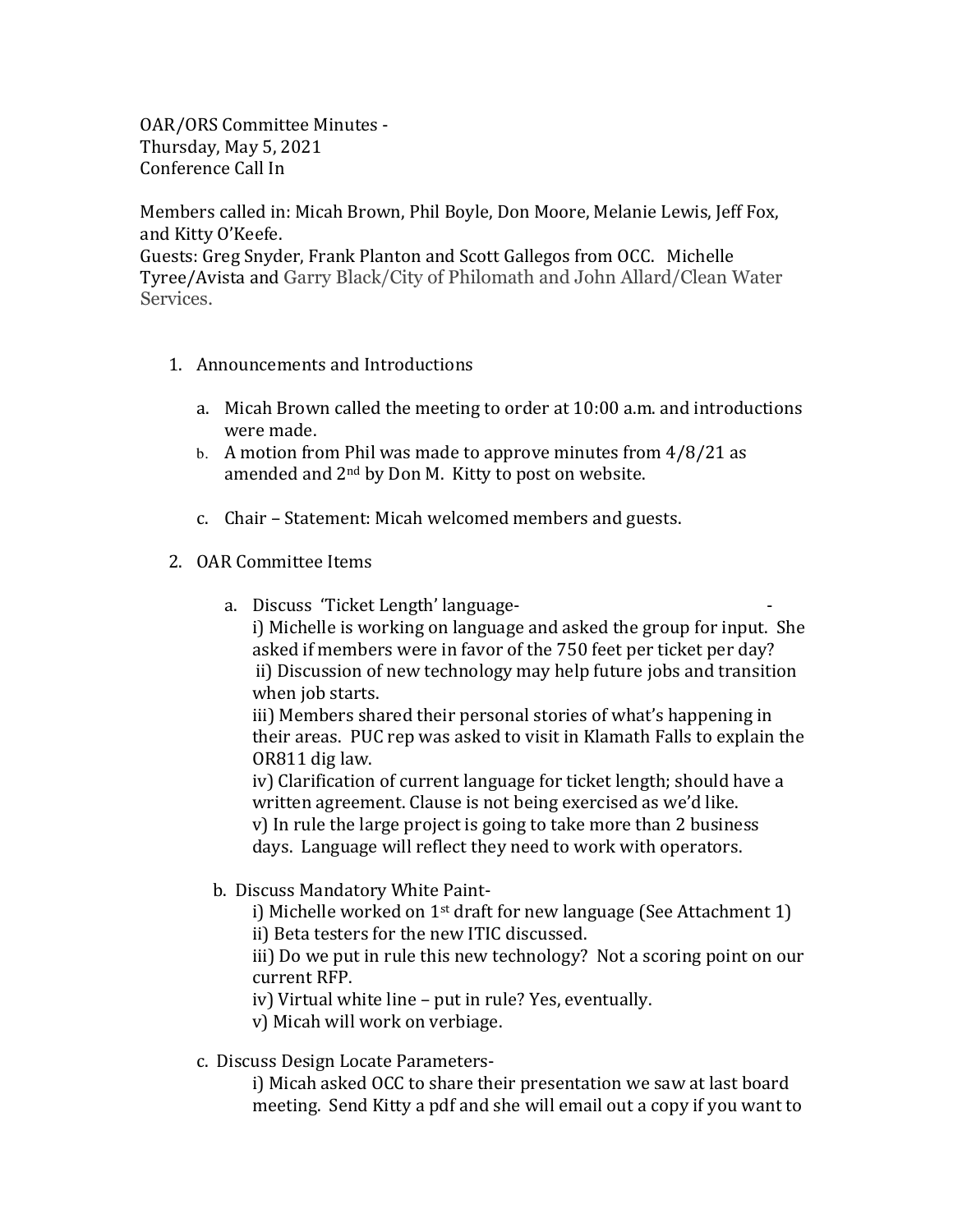view it.

ii) Does this need to be in rule? Did WA change their rule? WA has different requirements.

iii) Micah asked Scott G. to work on new language for this.

d. Discuss Mandatory Damage Reporting

i) Members were asked if they'd like mandatory reporting and comments included not too; we may just get a lot of junk. Activity vs. productivity.

ii) Melanie shared – some states have to call in when they damage and a 'damage ticket' is created. (contractors call in)

iii) Frank asked, do we try to get the root cause? OCC will look into this and report back.

## e. Paint Remediation

i) Discussion of Bill 3181 at last meeting and Phil provided an overview. 

ii) Most members favored having some language included that says what type of paint to use. ie: water based.

iii) Members discussed how some contractors or private locate companies who don't know better grab and spray a paint that doesn't go away easily or stays too long.

iv) Micah asked, should 'type of paint' be included in rule? He will work on verbiage and share at next committee meeting.

v) Micah and others discussed adding the excavator (Caller) as the responsible party for paint removal in rule" "Further stating that it could possibly eliminate over marking and have excavators more conscientious towards unnecessary marking.

3. Old Business-

a. 'Large Area' definition Revision to Include Survey Design Language to include 952-001-0080.

i) Keep this action item. Tabled.

4. New Business –

a. Micah asked if any open testimony?

i) None

b. Micah announced that Melanie is now VC for this committee/proxy vote.

- 5. For the Good of the Order -
- 6. Next Meeting tbd

*Motion to adjourn by Don M and 2<sup>nd</sup> by Melanie L. Meeting adjourned at 11:52am.*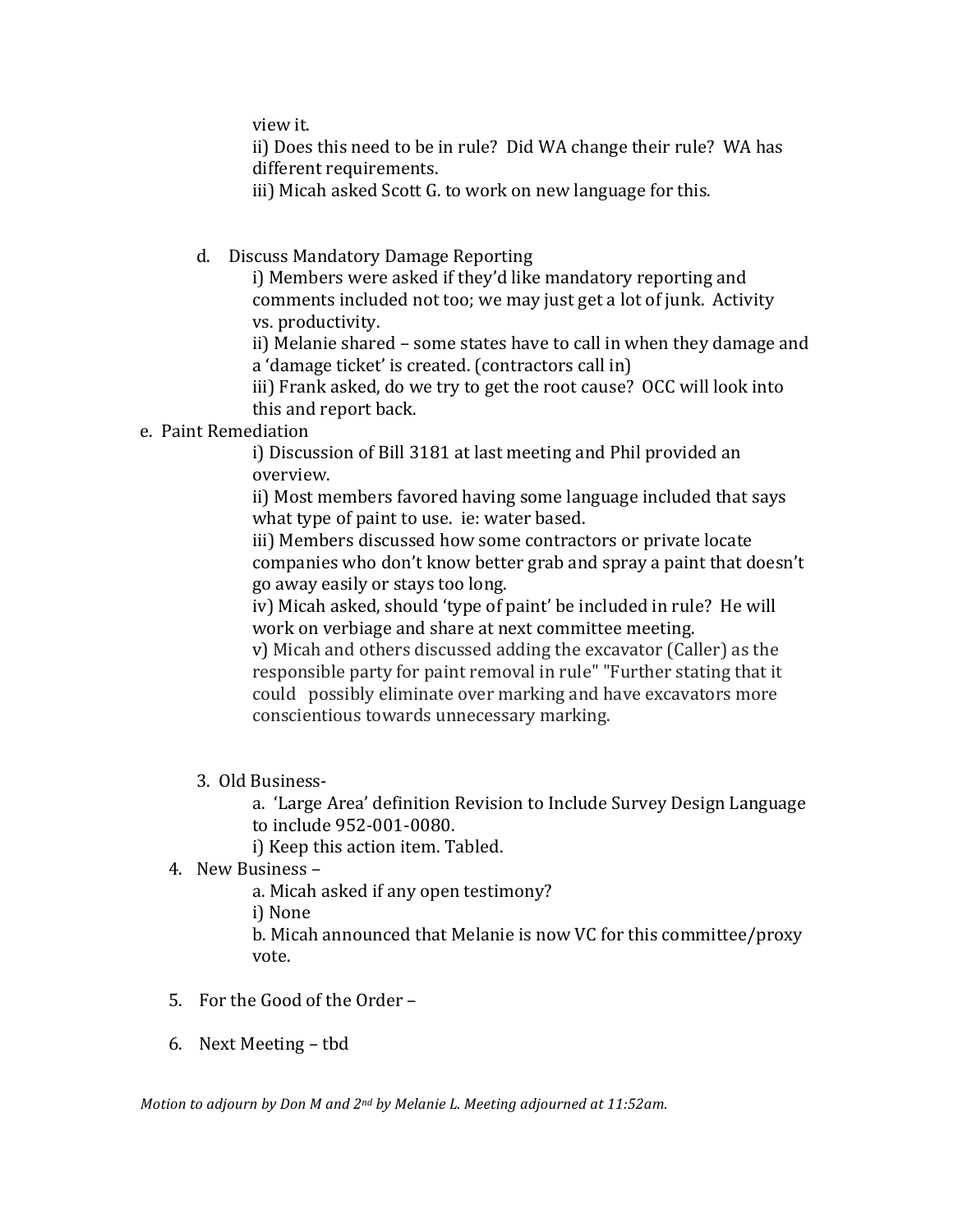*Minutes submitted by Kitty O'Keefe on May 8, 2021*